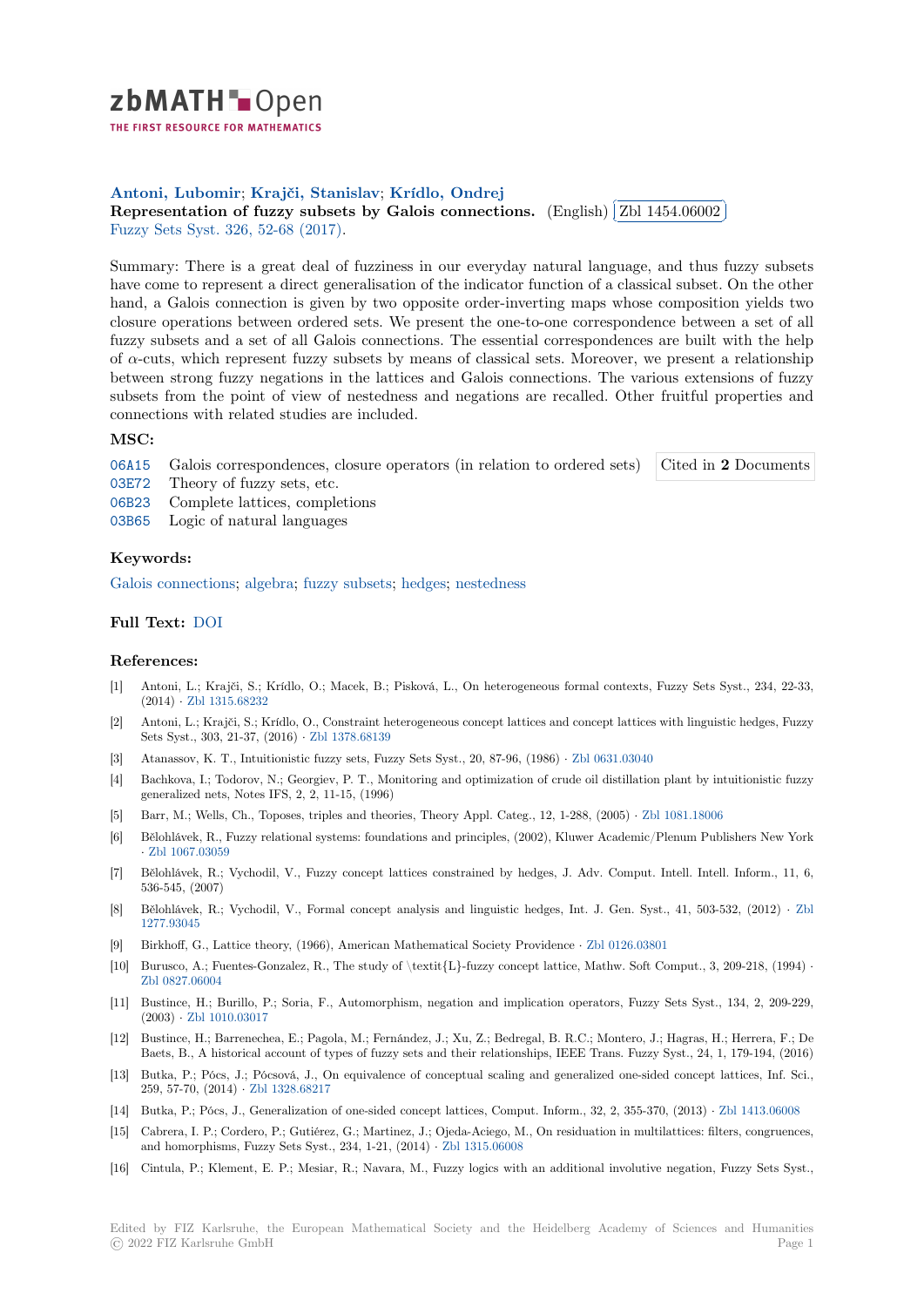161, 390-411, (2010) *·* Zbl 1189.03028

- [17] Cornejo, M. E.; Medina, J.; Ramírez, E., A comparative study of adjoint triples, Fuzzy Sets Syst., 211, 1-14, (2013) *·* Zbl 1272.03111
- [18] Cornejo, M. E.; Medina, J.; Ramírez, E., Adjoint negations, more than residuated negations, Inf. Sci., 345, 355-371, (2016) *·* Zbl 06933870
- [19] Cornejo, M. E.; Medina, J.; Ramírez-Poussa, E., Attribute and size reduction mechanisms in multi-adjoint concept latti[ces,](https://zbmath.org/1272.03111) [J. Comput.](https://zbmath.org/1272.03111) Appl. Math., 318, 388-402, (2017) *·* Zbl 1382.68236
- [20] Cornejo, M. E.; Medina, J.; Ramírez-Poussa, E., Attribute reduction mechanisms in multi-adjoint concept lattices, Inf. Sci., [294, 41-56, \(2](https://zbmath.org/06933870)015) *·* Zbl 1360.68805
- [21] Denecke, K.; Wismath, S. L., Galois connections and complete sublattices, (Denecke, K.; Erné, M.; Wismath, S. L., Galois Connections and Applications, Mathemati[cs and Its Appl](https://zbmath.org/1382.68236)ications, vol. 565, (2004), Kluwer Dordrecht), 211-230 *·* Zbl 1066.06003
- [22] Deschrijver, G.; Ker[re, E. E., On th](https://zbmath.org/1360.68805)e relationship between some extensions of fuzzy set theory, Fuzzy Sets Syst., 133, 227-235, (2003) *·* Zbl 1013.03065
- [23] Díaz-Moreno, J. C.; Medina, J.; Ojeda-Aciego, M., On basic conditions to generate multi-adjoint concept lattices via Ga[lois](https://zbmath.org/1066.06003) [connections](https://zbmath.org/1066.06003), Int. J. Gen. Syst., 43, 2, 149-161, (2014) *·* Zbl 1320.06005
- [24] Dubois, D.; Gottwald, S.; Hajek, P.; Kacprzyk, J.; Prade, H., Terminological difficulties in fuzzy set theory the case of intuition[istic fuzzy sets,](https://zbmath.org/1013.03065) Fuzzy Sets Syst., 156, 485-491, (2005) *·* Zbl 1098.03061
- [25] Dubois, D.; Prade, H., Fuzzy sets and systems: theory and applications, (1980), Academic Press New York *·* Zbl 0444.94049
- [26] Dubois, D.; Prade, H., Gradual elements in a fuzzy set, [Soft Comput.,](https://zbmath.org/1320.06005) 12, 165-175, (2008) *·* Zbl 1133.03026
- [27] Dubois, D.; Prade, H., Possibility theory and formal concept a[nalysis: characte](https://zbmath.org/1098.03061)rizing independent sub-contexts, Fuzzy Sets Syst., 196, 4-16, (2012) *·* Zbl 1251.68231
- [28] Erné, M., Adjunctions and Galois connections: origins, history and development, (Denecke, K.; Erné, M.; [Wismath, S. L.,](https://zbmath.org/0444.94049) Galois Connections and Applications, Mathematics and Its Applications, vol. 565, (2004), [Kluwer Dordre](https://zbmath.org/1133.03026)cht), 1-138 *·* Zbl 1067.06003
- [29] Esteva, F.; Godo, L.; No[guera, C., A logi](https://zbmath.org/1251.68231)cal approach to fuzzy truth stressers, Inf. Sci., 232, 366-385, (2013) *·* Zbl 1293.03014
- [30] García-Pardo, F.; Cabrera, I.; Cordero, P.; Ojeda-Aciego, M.; Rodríguez, F., On the definition of suitable orderings to generate adjunctions over an unstructured codomain, Inf. Sci., 286, 173-187, (2014) *·* Zbl 1355.06011
- [31] [Gentilhomm](https://zbmath.org/1067.06003)e, Y., LES sous-ensembles flous en linguistique, Cahiers Linguist Théor. Appl. V, 47-63, (1968)
- [32] Goguen, J. A., \textit{L}-fuzzy sets, J. Math. Anal. Appl., 18, 145-174, (1967) *·* Zbl 0145.24404
- [33] Gottwald, S., A treatise on many-valued logics, Studies in Logic and Com[putation, vol. 9](https://zbmath.org/1355.06011), (2001), Research Studies Press Baldock, Hertfordshire, England *·* Zbl 1048.03002
- [34] Gottwald, S., Fuzzy sets and fuzzy logic: the foundations of application from a mathematical point of view, (1993), Vieweg Wiesbaden *·* Zbl 0782.94025
- [35] Grabisch, M.; Marichal, J.-L.; Mesiar, R.; Pap, E., Aggregation functions, (2009), Cambridge University Press Cambridge
- [36] Hájek, P., On very true, Fuzzy Se[ts Syst., 124, 32](https://zbmath.org/1048.03002)9-333, (2001) *·* Zbl 0997.03028
- [37] Hájek, P., Methamatematics of fuzzy logic, (1998), Kluwer Dordrecht
- [38] Halaš, R.; M[esiar, R.; Pócs,](https://zbmath.org/0782.94025) J., Description of sup- and inf-preserving aggregation functions via families of clusters in data tables, Inf. Sci., 400-401, 173-183, (2017)
- [39] Halaš, R.; Pócs, J., Generalized one-sided concept lattices wit[h attribute pre](https://zbmath.org/0997.03028)ferences, Inf. Sci., 303, 50-60, (2015) *·* Zbl 1360.68808
- [40] Halaš, R.; Pócs, J., On lattices with a smallest set of aggregation functions, Inf. Sci., 325, 316-323, (2015) *·* Zbl 1387.06006
- [41] Halaš, R.; Pócs, J., On the clone of aggregation functions on bounded lattices, Inf. Sci., 329, 381-389, (2016) *·* Zbl 1390.06006
- [42] Iranzo, P. J.; Medina, J.; Ojeda-Aciego, M., On reductants in the framework of multi-adjoint logic programming, Fuzzy [Sets](https://zbmath.org/1360.68808) [Syst., 317,](https://zbmath.org/1360.68808) 27-43, (2017) *·* Zbl 1392.68137
- [43] Kardoš, F.; Pócs, J.; Pócsova, J., On concept reduction based on some graph properties, Knowl.-Based Syst., [93, 67-74, \(2016](https://zbmath.org/1387.06006))
- [44] Kerre, E. E., A first view on the alternatives of fuzzy set theory, Adv. Soft Comput., 8, 55-71, (2001) *·* Zbl 1[007.03046](https://zbmath.org/1390.06006)
- [45] Klement, E. P.; Mesiar, R.; Pap, E., Triangular norms, (2000), Kluwer Dordrecht *·* Zbl 0972.03002
- [46] Klir, G. J.; Yuan, B., Fuz[zy sets and fuzz](https://zbmath.org/1392.68137)y logic. theory and applications, (1995), Prentice-Hall *·* Zbl 0915.03001
- [47] Konečný, J., Isotone fuzzy Galois connections with hedges, Inf. Sci., 181, 1804-1817, (2011) *·* Zbl 1226.06001
- [48] Konečný, J.; Medina, J.; Ojeda-Aciego, M., Multi-adjoint concept lattices with het[erogeneous conj](https://zbmath.org/0972.03002)unct[ors and hedges,](https://zbmath.org/1007.03046) Ann. Math. Artif. Intell., 72, 1, 73-89, (2014) *·* Zbl 1322.06004
- [49] Krajči, S., Every concept lattice with hedges is isomorphic to some generalized concept lattice, [\(Snášel, V.; Běl](https://zbmath.org/0915.03001)ohlávek, R., Proceedings of the 3rd International Conference on Concept Lattices and Their Applications[, \(2005\)\), 1-9](https://zbmath.org/1226.06001)
- [50] Kreinovich, V.; Nguyen, H.; Wojciechowski, P., Fuzzy logic as applied linear logic, BUSEFAL, 67, 4-13, (1996)
- [51] Krídlo, O.; Krajči, S.; Antoni, L., Forma[l concept analy](https://zbmath.org/1322.06004)sis of higher order, Int. J. Gen. Syst., 45, 2, 116-134, (2016) *·* Zbl 1365.68416